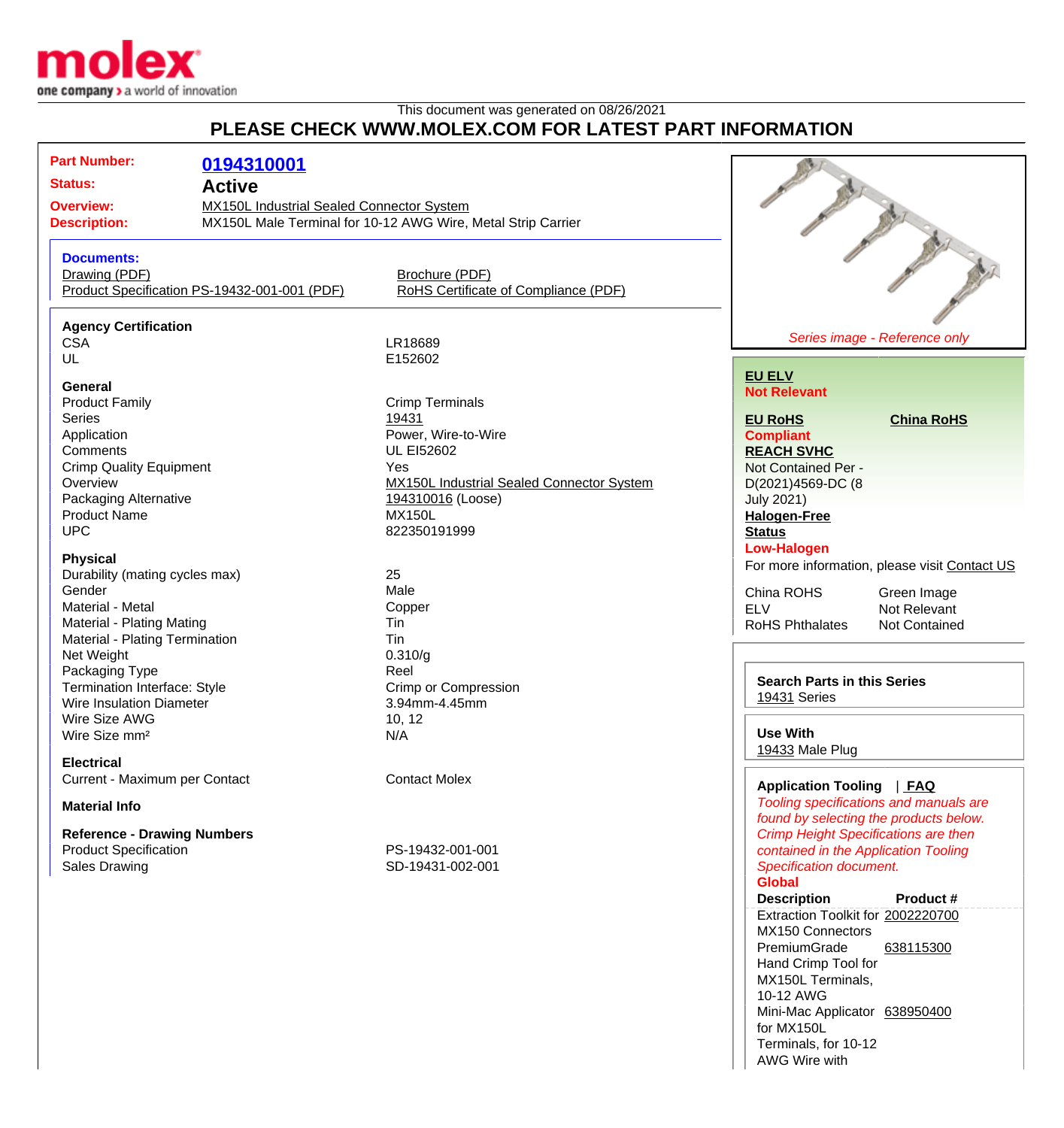## This document was generated on 08/26/2021 **PLEASE CHECK WWW.MOLEX.COM FOR LATEST PART INFORMATION**